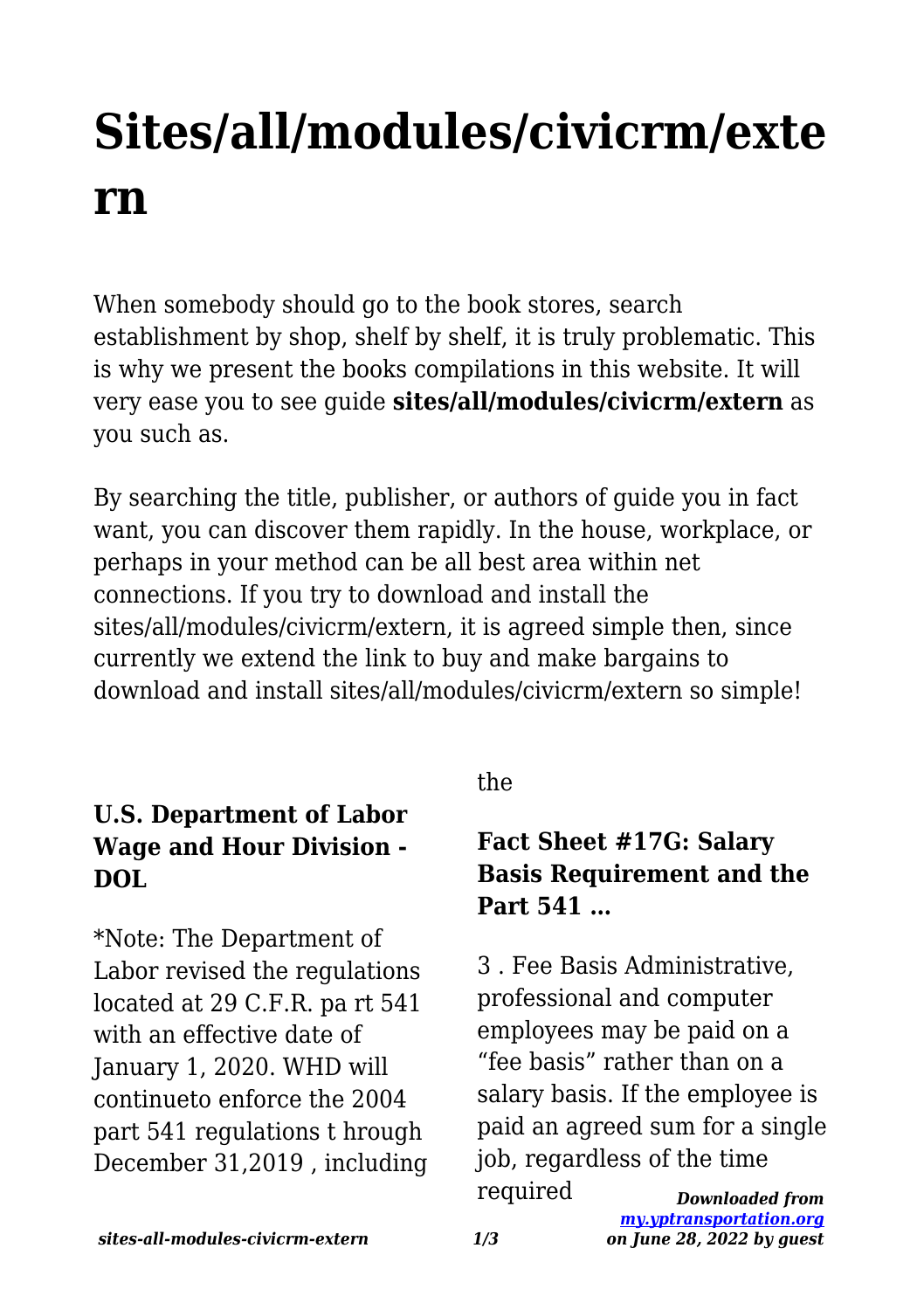#### Fire safety in purpose-built blocks of flats - GOV.UK

6 Fire safety in purpose-built blocks of flats 40. Review of fire risk assessments 49 Part E: Managing fire risk – preventing fires 51 41. Introduction 52 42. Smoking 52 43. Arson 53 44. Housekeeping 55

#### **WHO | WHO rights roles Respon HW COVID-19**

COVID-19 patients, such that workers do not incur expenses for occupational safety and health requirements: • familiarize personnel with technical updates on COVID-19 and provide appropriate tools to assess, triage,

*As of July 29, 2021*

11 As of July 29, 2021 . These FAQs are in the process of being revised and do not yet reflect changes made by the American Rescue Plan Act of 2021 enacted on March 11, 2021.

*Updated IPAC measures COVID-19 - Public Health*

#### *Ontario*

Notice PHO provides scientific and technical advice to Ontario's government, public health organizations and health care providers. PHO's work is guided by …

*Final Report of the Federal Commission on School Safety (PDF)*

presented to the. president of the united states december 18, 2018. final report of the federal commission on . school safety. 7klvuhsruwlvxqghuuhylhzdvri' hfhpehu

6rphvwdwhphqwvlqwklvuhsru wgr

### **Richtlijnen, toelichting en aanbevelingen - Mobiel Vlaanderen**

Categorisering van lokale wegen – mei 2004 - Page 3 - De weg ontsluit een lokaal gebied (bijv. stad, dorpskern, wijk, industrie- of dienstenzone) naar een weg van hogere

*C 14 - COVID-19 - SARS-CV-2 14*